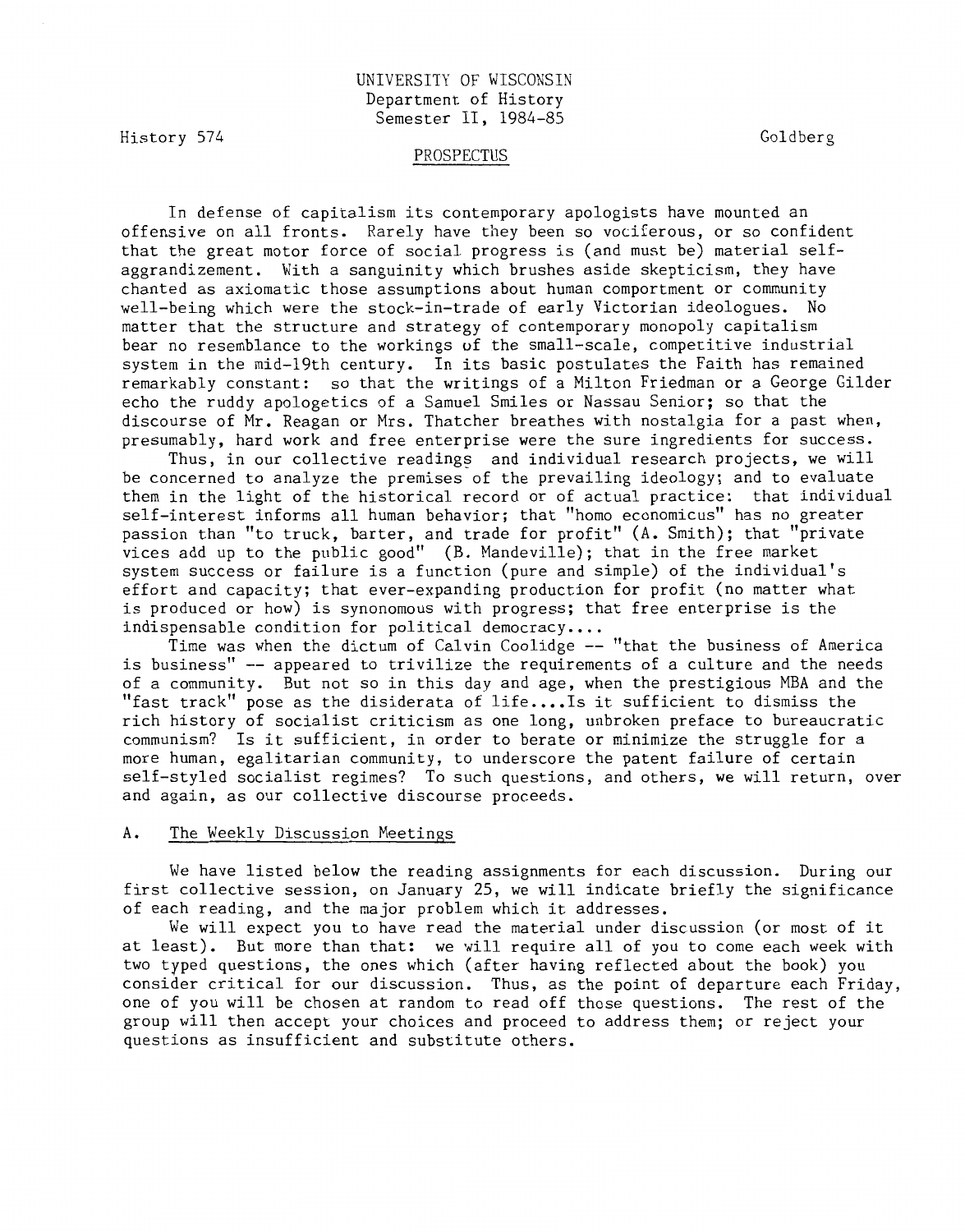1. The Required Paperbacks

R.H. Tawney -- The Acquisitive Society Karl Polanyi -- The Great Transformation E.P. Thompson -- The Making of the English Working Class Gareth Stedman-Jones -- Outcast London Harry Caudill -- Night Comes to the Cumberlands Richard Edwards -- Contested Terrain G. William Domhoff -- The Powers that Be Frances Piven and Richard Cloward -- The New Class War Manuel Fraginals -- The Sugarmill

\* \* \* \* \* \* \*

In addition to those required books we have asked the bookstores to stock a small number of two other titles, which are purely optional: J. Beecher and R. Bienvenu, The Utopian Vision of Charles Fourier; and Friedrich Hayek, The Road to Serfdom.

# 2. Calendar and Agenda

February 1 -- Tawney, The Acquisitive Society February 8 Polanyi, The Great Transformation February 15 -- Thompson, The Making of the English Working Class February 22 Stedman-Jones, Outcast London March 1 -- Caudill, Night Comes to the Cumberlands March 8 Edwards, Contested Terrain March 15 Domhoff, The Powers That Be March 29 Piven and Cloward, The New Class War April 12 Fraginals, The Sugarmill \* chapters 1 through 6; 9; 11 chapters 3 through 10 chapters 9; 11 (pp 350-75); 13 (pp 521-75) chapters 8 through 15 chapters 6; 7; 9; 10; 13; 14; 17 through 19 chapters 1; 4 through 8 chapters to be assigned the entire volume parts 1; 3; 5 \* \* \* \* \* \* April 19 -- Research Team A April 26 -- Research Team B May  $3$  -- Research Team C May 10 -- Research Team D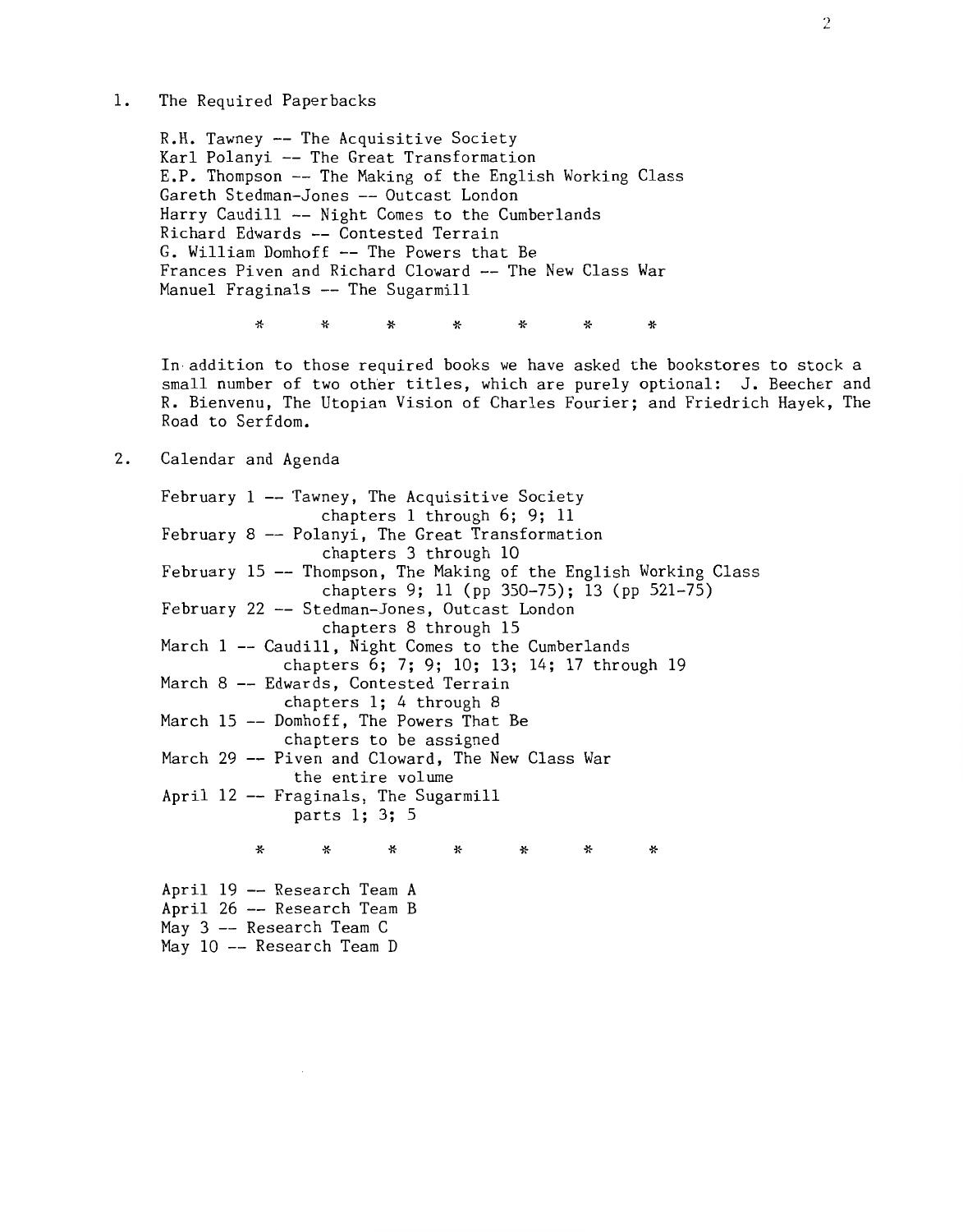#### B. The Research Teams

1. In analyzing the ideology and workings of capitalism, we should form a collective: so that we collaborate in our research; so that the particular contribution of each participant enhances our common understanding. Thus, we will organize four research teams, each of which will investigate a large and significant problem.

Each research team will consist of four active participants, everyone of whom will conduct an inquiry into some particular aspect of the overall problem.

Aside from the weekly seminar session the members of each research team should meet together informally, at a mutually convenient time during the week, to discuss their findings; to confront the criticisms and questions of others; and little by little, to develop among themselves a common vocabulary of understanding. Thus, over the course of the semester, each research team should develop strong bonds of familiarity: so that when its four participants lead the seminar, they can carry on an exciting, spontaneous, yet coherent conversation about their research problem.

- 2. By the end of the term, the research team will submit a written report. Those reports should comprise four sections, each written by one of the four participants and embodying the results of his (or her) inquiry. We're talking then about a collective report but bringing together four interrelated approaches to the general problem which the research team has addressed.
- 3. As members of the seminar, you will carry a reasonably heavy load of reading in preparing for the weekly discussions. In those circumstances we can't realistically expect you to plunge profoundly into your particular research topic. Thus, we are interested, first and foremost, in introducing you to the topic: so that you understand what it tells us about the premises and practices of capitalism; so that you can then proceed to carry your inquiry as far as your time permits.

Thus, for each topic we will direct you to one or two principal books, which should enable you to define and understand the subject. These titles should be the foundation of your research. In addition we may list (in parentheses) other volumes which also address the topic; even if you don't have the time to read those supplementary books carefully, you should at least peruse them and become somewhat familiar with their approach. If you should be propelled by feverish enthusiasm about your investigation, then you should move beyond our suggestions: into directions which your insight and imagination have charted.

- 4. The Four Research Teams: A; B; C; D
- a. Research Team A:

Subject of Inquiry: the Utopian Critique of Capitalist Culture, in Theory and Practice

The research group will examine and analyze the utopian vision; in so doing they should evaluate the significance of utopianism: its expose (whether explicit or implied) of free market capitalism and bourgeois culture; its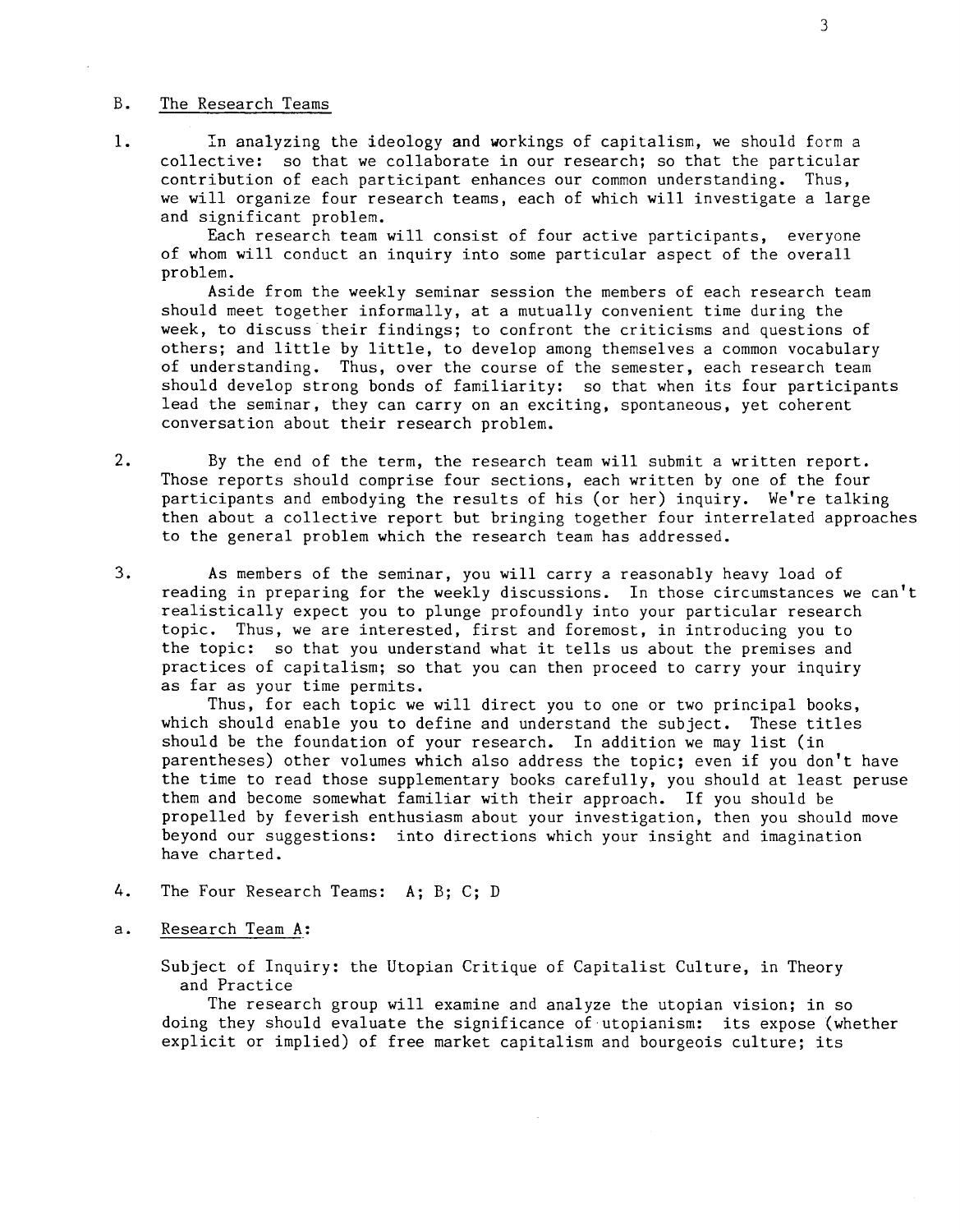"subversive" function within the Established Order; its value and limitation as a source of social change.

1. the utopian vision as cultural and social subversion:

Beecher and Bienvenu, ed. -- The Utopian Vision of Charles Fourier William Morris -- News from Nowhere

### 2. Oneida as a communal experience

Pierpont Noyes-- My Father's House : an Oneida Boyhood Jessie Kinsley -- A Lasting Spring (Ira Mandelka -- Religion, Society and Utopia in 19th century America)

3. the utopian critique of Paul Goodman

Paul (and Percival) Goodman -- Communitas Paul Goodman -- Growing Up Absurd (Paul Goodman, People and Personnel; Anatole Kopp, Changer la vie)

4. cultural subversion in action: the French Uprising of May 1968

Alain Schnapp, ed. -- The French Student Uprising Daniel Singer -- Prelude to Revolution (Reimut Reiche -- Sexuality and Class Struggle)

b. Research Team B:

Subject of Inquiry: the sovereignty of the Free Market and its consequences The research group will examine and analyze the workings of free market capitalism: the dominion of private or corporate gain over community wellbeing: the illusion of equal powers in the market place, or of authentic free choice.

1. power and impotence in the workings of corporate capitalism

Barry Bluestone -- The De-Industrializing of America: Plant Closings Richard Barnet -- Global Reach (especially Part 3) (newspaper and periodical sources for specific cases of plant closings and community disintegration)

2. the new industrial and technological catastrophes: the unprecedented hazard of the unrestrained freedom to produce

> Newspaper and periodical accounts of several glaring catastrophes (government inquiries if they exist): the mammoth explosion in Flixborough, England (June 1, 1974); the lethal pollution of the atmosphere in Seveso, Italy (July 10, 1976); the ecological disaster caused by the Amoco Cadiz in Brittany, France (March 16, 1978); Three Mile Island (March 28, 1979); Bhopal, India (December 1984)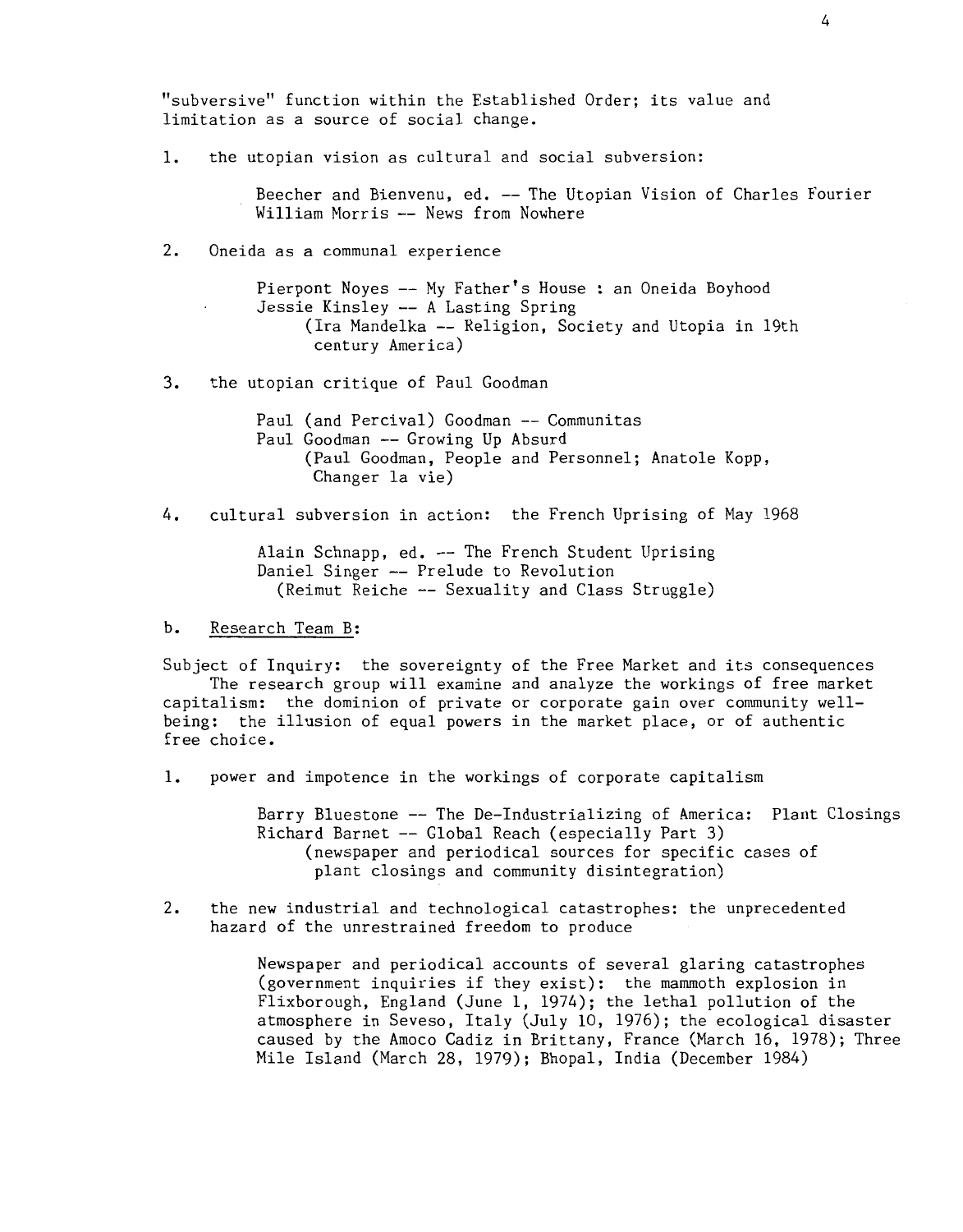History Task Force -- Labor Migration under Capitalism: the Puerto Rican Experience

Hugh Tinker -- A New System of Slavery

(Manuel Castells, "Immigrant Workers & Class Struggle," Politics & Society No. 5, 1975, pp 33-36; Gary Cross, Immigrant Workers in Industrial France: Daniel Berman, Death on the Job)

4. the illusion of equal opportunity: the reproduction of poverty in the free market

> Michael Harrington -- The New American Poverty Michael Harrington -- The Other America (John Gaventa -- Power and Powerlessness: Quiescence and Rebellion in the Appalachian Valley)

c. Research Team C:

Subject of Inquiry: Capitalist "development" in the Third World

The research group will examine and analyze the contradictions between authentic development and various growth strategies; and the modalities of neo-colonialism... in a word, the sources of the North-South crisis

1. capitalist strategies in 3rd world agriculture: the mission of Western agribusiness and the fate of poor peasant masses

> Susan George -- How the Other Half Dies Susan George  $-$ - Feeding the Few (Rene Dumont and Nicholas Cohen, The Growth of Hunger; James Petras and Robert Laporte, Cultivating Revolution)

2. capitalism and the imperative of racism: the case of South Africa

Frederick Johnstone -- Class, Race and Gold: a study of class relationships and racial discrimination

Dan O'Meara -- Volkskapitalism: Class, Capital and Ideology (Bernard Magubane, The Political Economy of Race and Class in South Africa; John Cell, -- the Highest Stage of White Supremacy)

3. "growth" or development in the 3rd World: the case of the Phillippines

Stephen Shalom -- The US and the Philippines: a study of neocolonialism

- W. Bello, D. Kinley -- Development Debacle & the World Bank in the Philippines (Norman Girvan, Corporate Imperialism; Cheryl Payer, The World Bank)
- 4. the capitalist "miracle" in Brazil: human and ecological costs in the Amazon

Shelton Davis -- Victims of the Miracle